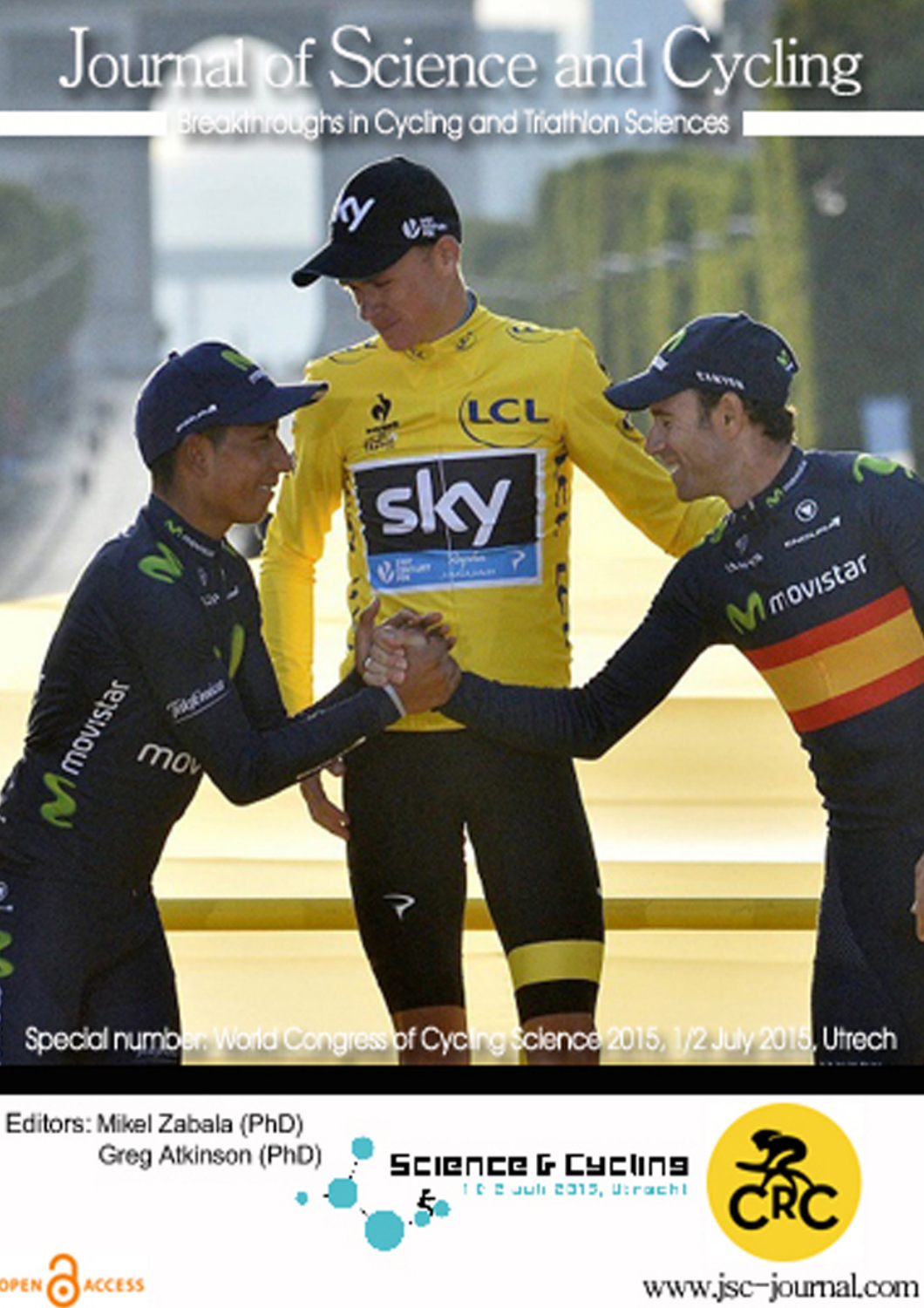### BOOK OF ABSTRACTS **Open Access**

## Evaluating the central pressure point to determine the optimal saddle setback

**Lotte Kraus<sup>1</sup>** \***, Daniel Schade, Jörg Natrup**

### **Abstract**

**Background**: Over half of all cyclists describe discomfort at the saddle as limiting condition. (Detori & Norvell, 2006) The saddle setback is an important parameter to consider when aiming to improve the comfort for sportive road bike riders in a professional analysis of the position on the bike. Traditional method Knee Over Pedal Spindle (KOPS) determines the saddle setback using the distance that the patella come over the centre of the pedal spindle This method, however, lacks empirical background and following expert advices gives a range of 80 mm for optimal setback position. (Burke and Pruit, 2003; Gressmann 2006). This paper empirically analyses the effect a change of the saddle position in the sagittal plane (setback) by ±10mm has on the position of the knee joint as well as the pressure parameters central pressure point (COP), maximal pressure and loaded surface on the saddle.

**Methods**: In a lab-setting 18 sportive male cyclists were tested using a standardized watt-based protocol (7 minutes warm-up/ 100W, 5 \* 4 minutes measurement/ 200W). The sitting position was standardized knee angle (mean 139.3°), hip angle at 78°-85° (mean 82°), shoulder angle at 90° (mean 90°) on a stationary fit bike (Size Cycle, USA). KOPS was measured with a high speed camera (60 HZ sampling rate) and the 2d motion analysis software GP BikeView (GebioM). Saddle pressure was measured with the saddle pressure system GB Bike (GebioM), which measures the saddle pressure with 64 sensors at a sampling rate of 200 HZ. Besides actual pressure, the additional GB Bike software also provide information centre of pressure, maximal pressure and the loaded surface

The basis setup of the saddle in the sagittal plane was performed dynamically using the KOPS- method. The measurement sequence of setback +10 +5 -5 -10 was randomized, while sitting height and length remained constant.

**Results**: Regarding saddle setback and KOPS it appeared that 12 of the subjects (67%) react to changes in setback by adjusting their position on the saddle, i.e., these riders sit different on their saddle, resulting in the same knee over pedal spindle. The other subjects (33%) did not change their position on the saddle, consequently a change in KOPS was measured by these riders. Setback positions +10mm and -10mm results in a highly significant change in the position of the riders' COP on the saddle (p=0.01). Setback positions +5mm and -5mm results in a significant change of position ( $p = 0.04$ ). There is a moderate relation between adjusting the COP towards the back of the saddle and reducing the maximal pressure in the pubic area as well as increasing the loaded area under the ischial tuberositis (r2 = 0.6/0.78).

**Conclusion:** According to the currently available evidence, the KOPS-method provides for a position of the knee joint above the pedal spindle a range of approximately 80mm when following the different expert advices. Including the analysis and interpretation of the COP's position during a dynamic saddle pressure measurement adds valuable information to finely adjust the saddle position in the sagittal plane within this range. Furthermore, analysing the position of the COP provides a means to quantify the comfort in the sitting area.

#### **Funding:** GeBioM





**Figure 1.** KOPS "Expert range" **Figure 2.** COP of one subject with setback -10mm and + 10mm



© 2015, 3nd World Congress of Cycling Science, 1nd and 2rd July 2015, Utrech st; licensee JSC. This is an Open Access article distributed under the terms of the Creative Commons Attribution License (http://creativecommons.org/licenses/by/3.0/), which permits unrestricted use, distribution, and reproduction in any medium, provided the original work is properly cited.